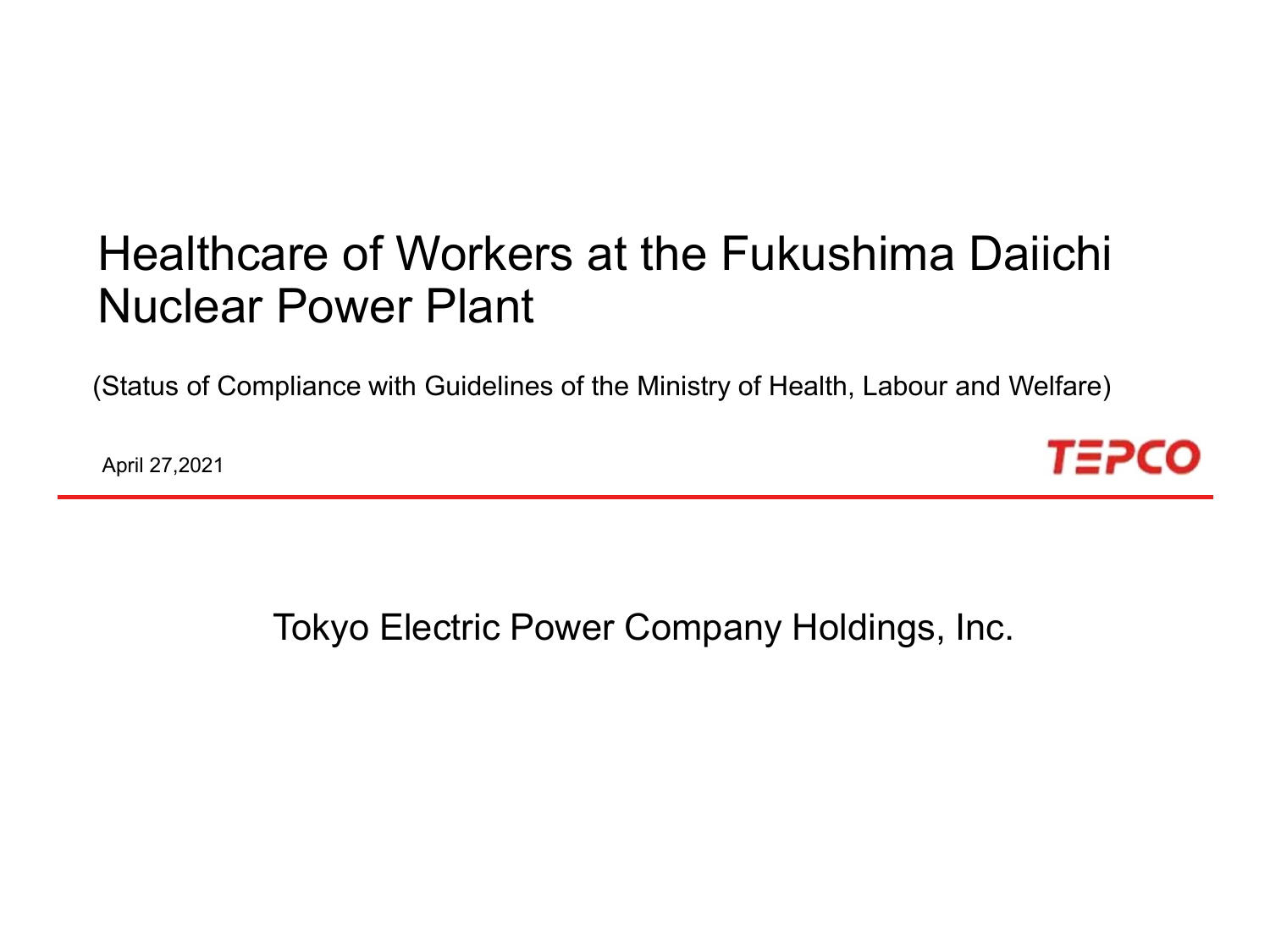

## **As measures for the healthcare of the workers at the Fukushima Daiichi Nuclear Power Plant, the primary contractors and TEPCO have established and are using a system to address the following workers.**

- ・Target: Workers who have been determined through medical examinations to **"require thorough examinations," "require medical treatment," or "require continued medical treatment."** \*1
- ・Purpose: Ensuring that the above workers **have consulted a doctor and, as needed, have been subject to appropriate work-related relief measures.**
- \*1 Applicable laws and regulations require that radiation workers should receive medical examinations before they start working as radiation workers and subsequently twice a year. Each determination of the above is based on the results of these medical examinations.

#### <Background>

- As a response to the guidelines of the Ministry of Health, Labour and Welfare, we started to use the systemin July/August 2016 (partially in August), with assistance from the primary contractors and using the specific goals and guidance provided by the University of Occupational and Environmental Health, Japan.
- For the time being, the status of health management will be checked based on quarterly reports from each primary contractor.
- (Starting with the 2nd quarter of FY 2016, the status of health management has been reported at meetings by the office for meetings of the team for addressing decommissioning and contaminated water issues.)
- This report contains information about the health management status in the 3rd quarter of FY 2020 covering **the medical examinations for October–December) and about the follow-up statuses in the 2nd quarter and earlier.**⇒ The summary is shown on pages 2 and 3.

#### [Specific Goals]

TEPCO and the primary contractors must ensure that the workers of the relevant subcontractors:

- 1) Receive necessary medical examinations on a periodic basis;
- 2) Consult a doctor if they have been determined through a medical examination to require medical treatment or a thorough examination;
- 3) Continue to receive necessary medical treatment at least while working at the site of the Fukushima Daiichi Nuclear Power Plant if they have been determined by a doctor to require medical treatment;
- 4) Are treated according to necessary actions including appropriate work-related relief measures based on the results of periodic medical examinations; and/or
- 5) Are subject to appropriate work-related relief measures, with their implementation status being continuously checked and the measures being continuously reviewed.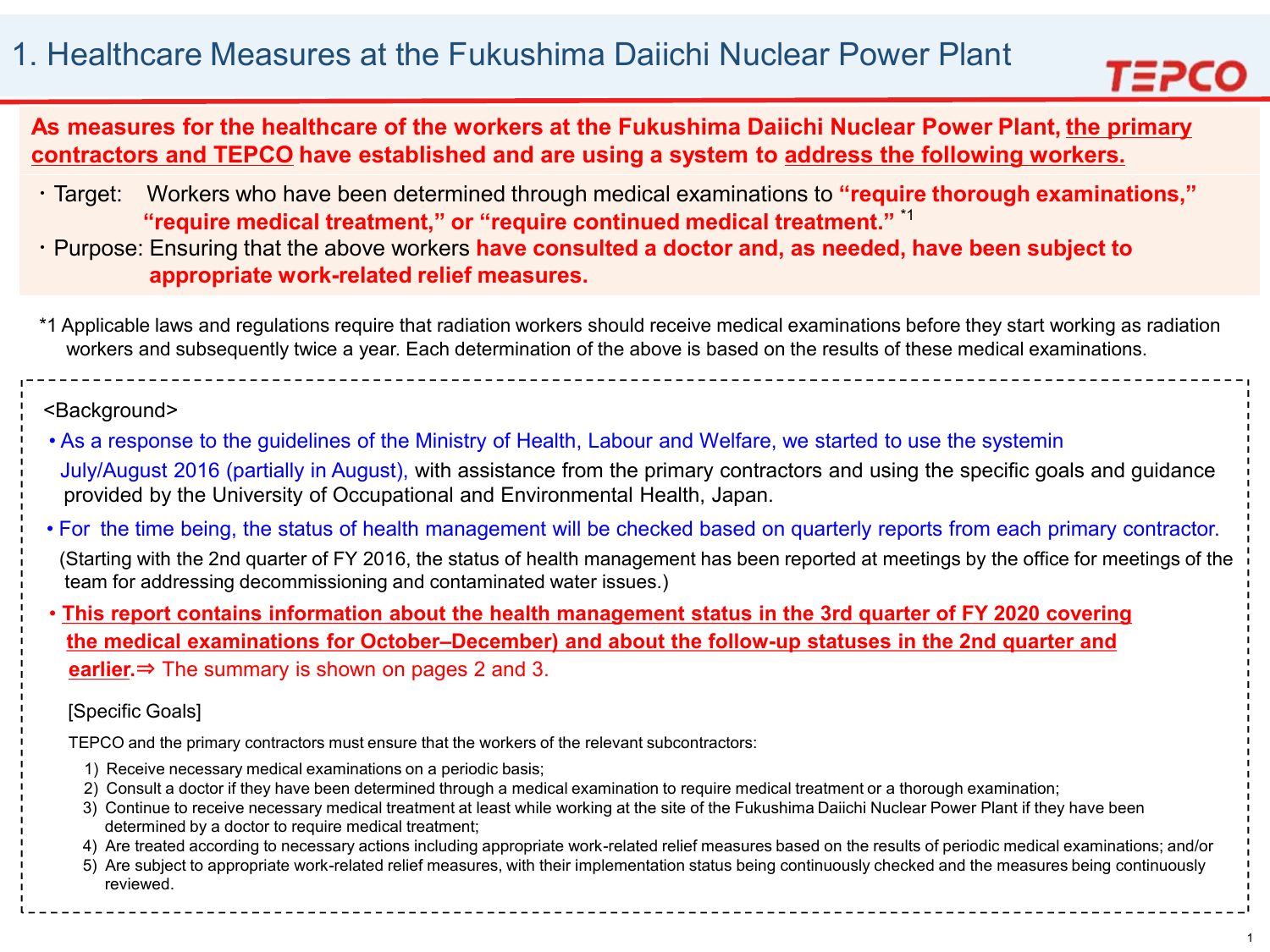#### 2. Results: Summarizing the Status of Management for Medical Examinations in the 3rd Quarter of FY2020 **TEPCO**

### **Results: summarizing the status of management for medical examinations conducted in the 3rd quarter (October–December)**

- **(1) The workers' reception of medical examinations and the results** [No. of offices covered: 51 (primary contractors: 49)]
- A total of 5,205 workers received medical examinations during the period, and 451 workers (8.7% of all workers) were determined to "require thorough examinations". (1,252 workers (24% of all workers) were determined to "require thorough examinations," "require medical treatment," or "require continued medical treatment.")

#### **(2) Status of those determined to "require thorough examinations"**

- The reports from the primary contractors indicated that 69% of the workers had already received thorough examinations and had been subject to appropriate work-related relief measures by the companies, as needed (A); if those who were expected to be subject to appropriate measures soon (B) were included, the achievement rate was 86%.
- All contractors are appropriately implementing the guidance and management under the established system.
- 14% of the workers concerned replied that they had not received medical examinations after they had been given guidance (C). Their subsequent statuses will be checked through the next reports for the 4th quarter of FY2020.

| -Number of workers determined to "require thorough examinations":451 |     |
|----------------------------------------------------------------------|-----|
| <b>Status</b>                                                        |     |
| A (workers have received thorough exams and, as necessary, the       |     |
| companies have applied appropriate work-related relief measures to   |     |
| the workers)                                                         | 314 |
| B (Workers are undergoing examinations)                              | 75  |
| C (Workers have not yet received thorough exams after guidance)      | 62  |





- ⇒The primary contractors are appropriately reporting the statuses, indicating that the systems built by them are effectively functioning, and are even able to identify how the workers are addressed by the relevant subcontractors.
- Note:The numbers of workers indicated are simple sums of those reported from each company. Some workers may have been counted more than once if they were relocated or if the system counted workers on a per medical examination category. The same applies to the figures on the next page.